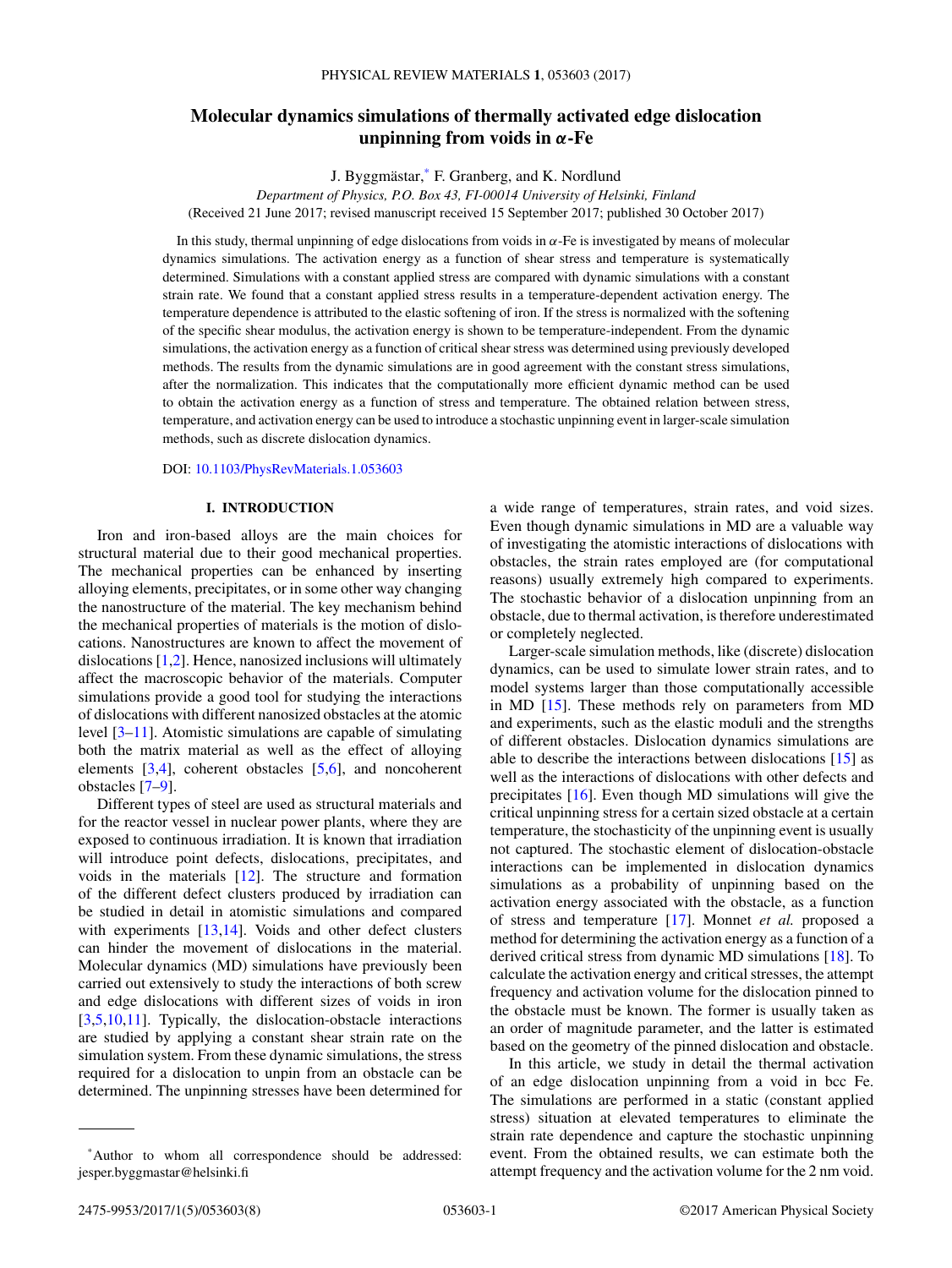<span id="page-1-0"></span>

FIG. 1. Illustration of the simulation system with an edge dislocation moving toward a void as a result of an applied shear force *F* or shear strain rate ˙*γ* .

Simulations are performed at different temperatures and different constant stresses to obtain the dependence of both temperature and stress on the activation energy. Additionally, in order to extend the investigated stress and temperature range, the method by Monnet *et al.* was utilized in dynamic simulations [\[18\]](#page-6-0) and compared with the results from static simulations.

#### **II. METHODS**

## **A. Molecular dynamics simulations**

All simulations were carried out using the classical MD code PARCAS [\[19,20\]](#page-6-0) with the embedded-atom method (EAM) potential by Ackland *et al.* [\[21\]](#page-6-0). The size of the simulation box containing the 1*/*2[111] edge dislocation and a 2 nm void was about  $21 \times 25 \times 12$  nm<sup>3</sup>. The system was scaled to the correct lattice constant at each temperature. The *x* axis of the simulation system was oriented along the  $[11\overline{2}]$  direction, the *y* axis along the [111] direction, and the *z* axis along the  $[1\bar{1}0]$  direction. Periodic boundary conditions were used in the  $x$  and  $y$  directions. A few of the top and bottom layers were kept fixed. The shear force was applied on the top layers of atoms. The simulation system is illustrated in Fig. 1 and the methods correspond to the model by Osetsky *et al.* for dislocation-obstacle simulations [\[22\]](#page-6-0).

In the constant stress simulations (also referred to as the static simulations), the simulation scheme was as follows. The distance traveled as a function of time, separated into different stages of the simulation in a typical case, is shown in Fig. 2. During the first 10 ps (region *A*), the entire system was heated up and equilibrated at the desired temperature using the Berendsen temperature control [\[23\]](#page-6-0). During the next 20 ps (region *B*), a linearly increasing shear force was applied on a few of the top layers. The temperature control was then also turned off to avoid unphysical velocity scaling of the atoms and to allow for a natural thermal activation of the unpinning event. In region *B* the dislocation started moving in the *y* direction, but it did not reach the void to affect the measured activation time. At 30 ps, the shear force reached the value corresponding to the desired shear stress, and from thereon (region *C*) it was kept constant. At the point *P* in Fig. 2, the dislocation was pinned by the void. After the pinning point (region *D*), the probability of unpinning is determined purely by thermal activation at the given constant applied stress and temperature. The dislocation unpinned from the void at point *U*. After the unpinning (region *E*), the dislocation continued to move through the lattice past the void, and the simulation was stopped. The energy added to the system



FIG. 2. The different stages during a constant stress simulation, illustrated as the distance traveled by the dislocation as a function of time in a typical case. Points *P* and *U* represent the pinning and unpinning of the dislocation. For a description of regions *A*–*E*, see the text.

through the applied shear force did not significantly raise the temperature. The requirement of relatively short unpinning times, due to computational efficiency, limited the studied applied stress interval to 180–205 MPa with temperatures in the range 650–1000 K. The mean activation time was obtained by averaging the activation times of 50 individual simulations at each stress-temperature pair.

Dynamic simulations were carried out in an extended temperature range (10–1000 K) with two different strain rates,  $10^7$  s<sup>-1</sup> and  $5 \times 10^6$  s<sup>-1</sup>. The strain rates correspond to dislocation velocities *v* of around 5 and 10 m/s through the Orowan equation  $\dot{\gamma} = b\rho v$ , where  $\rho$  is the dislocation density and *b* is the length of the Burgers vector. Border cooling was applied on a few layers of atoms above the fixed atoms at the bottom to keep the temperature constant. At each temperature, three simulations were carried out in order to assess the statistical variations. Additionally, we investigated the effect of the height of the dislocation glide plane with respect to the void using dynamic simulations. Three intersection heights were simulated, one that results in the dislocation gliding along the uppermost hollow plane of the void, and two intermediate heights between the top and center of the void.

### **B. Analysis and theoretical background**

In the constant stress simulations, the time elapsed between the pinning and thermally activated unpinning of the dislocation, i.e., the activation time, was extracted by monitoring the dislocation velocity. The dislocation was defined as pinned to the void when its velocity dropped to below a certain threshold (0.1 nm*/*ps), and unpinned when the velocity reached 0.2 nm*/*ps (see Fig. 2). The validity of the chosen critical threshold velocities was confirmed by visual inspection. The position of the dislocation as a function of time was calculated by isolating the dislocation using the common neighbor analysis method implemented in OVITO [\[24\]](#page-6-0).

Assuming the thermally activated unpinning of the dislocation follows an Arrhenius behavior, the rate of unpinning is given by

$$
\frac{1}{\langle t_{\rm a} \rangle} = \nu \exp\left(\frac{E_{\rm a}}{k_{\rm B}T}\right),\tag{1}
$$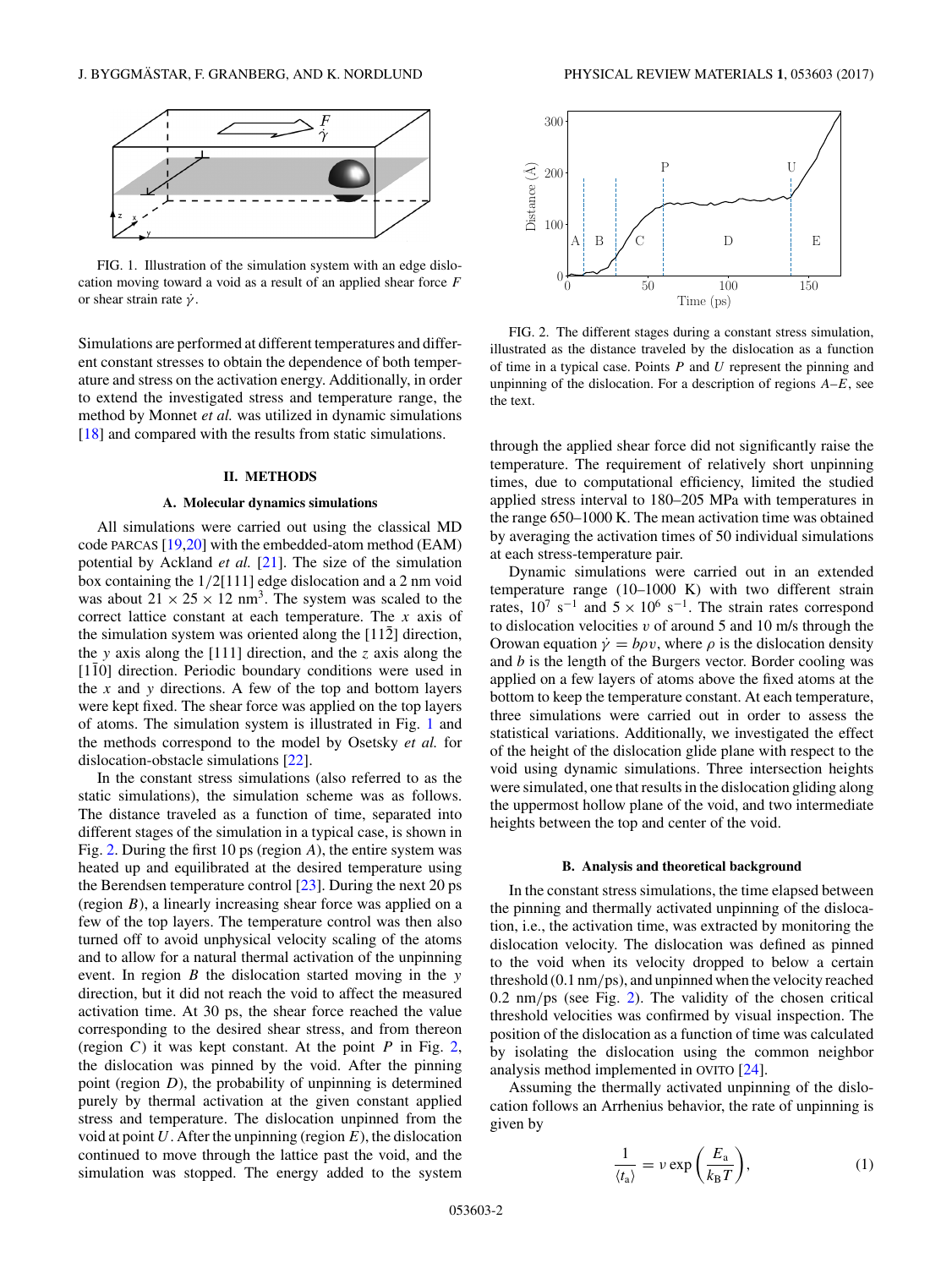<span id="page-2-0"></span>where  $\langle t_a \rangle$  is the mean activation time extracted from simulations at a given applied stress and temperature.  $k_B$  is the Boltzmann constant,  $T$  is the temperature,  $E_a$  is the activation energy, and *ν* is an attempt frequency associated with the event. The activation energy and attempt frequency can be estimated by fitting Eq. [\(1\)](#page-1-0) to measured rates of activation at different temperatures in an Arrhenius plot. With a known estimate of the attempt frequency, the activation energy is given by rearranging Eq. [\(1\)](#page-1-0) as

$$
E_{\rm a} = k_{\rm B} T \ln(\nu \langle t_{\rm a} \rangle). \tag{2}
$$

The dislocation moves as a result of an externally applied shear stress. The stress is more appropriately given in terms of an effective stress on the obstacle due to the pinned dislocation [\[18\]](#page-6-0), given by

$$
\tau_{\text{eff}} = \left(1 + \frac{L - D}{D}\right) \tau_{\text{appl}} - \frac{L - D}{D} \tau_{\text{f}}.
$$
 (3)

Here, *L* is the obstacle spacing in the row of obstacles, and *D* is an activation length given by the missing segment of the pinned dislocation. Here, we use  $D = 20 \text{ Å}$ , i.e., the approximate diameter of the void.  $\tau_f$  is the stress required for the dislocation to move through the lattice (friction stress), which in this case is negligible.

For dynamic simulations, the activation time is directly dependent on the chosen strain rate. The concept of critical stress was introduced by Monnet *et al.* [\[18](#page-6-0)[,25\]](#page-7-0) as the effective stress averaged over a given stress history in the activation period, according to

$$
\tau_{\rm C} = \frac{k_{\rm B} T}{V_{\rm a}} \ln \left\langle \exp\left(\frac{V_{\rm a} \tau_{\rm eff}}{k_{\rm B} T}\right) \right\rangle_{t_{\rm a}},\tag{4}
$$

where  $V_a$  is an activation volume. The activation energy corresponding to the activation time can therefore be evaluated as a function of the critical stress at a given temperature. In the case of constant applied stress,  $\tau_C$  is simply equal to  $\tau_{\text{eff}}$ .

For stresses relatively close to the critical unpinning stress, the stress dependence of the activation energy of dislocation unpinning typically follows an equation in the form [\[26\]](#page-7-0)

$$
E_{\rm a} = E_0 \left[ 1 - \left( \frac{\tau}{\tau_0} \right)^q \right]^p. \tag{5}
$$

 $E_0$  is a limiting energy parameter at  $\tau = 0$ , which is not necessarily equal to the total mechanical energy barrier, as the model is not accurate at very low stresses.  $\tau_0$  is the critical stress at 0 K, and the parameters *p* and *q* depend on the stress profile of the obstacle close to the critical stress. In the original derivation by Mott and Nabarro,  $q = 1$  and  $p = 3/2$ [\[27\]](#page-7-0). However, other choices for the functional form of the stress profile lead to other values of *q* and *p* [\[28\]](#page-7-0). In this work, instead of relying on a choice of shape of the stress profile, we keep  $q = 1$  fixed and use p as a fitting parameter.

### **III. RESULTS**

Assuming that the total energy barrier associated with a dislocation pinned to an obstacle is independent of temperature, given constant mechanical work on the dislocation, the remaining energy required by thermal activation is also



FIG. 3. Activation energy as a function of temperature from simulations with constant  $\tau_c$  (constant applied stress) and constant *τ* <sup>∗</sup>. The error bars correspond to the standard errors of the mean activation times.

temperature-independent. However, as the mechanical work is provided in the form of an applied shear stress, the temperature dependence of the elasticity of the material will result in a temperature-dependent amount of work done on the system. We found that the softening of iron at higher temperatures results in an increase in the supplied mechanical work that cannot be neglected. As a good approximation, the shear softening can be accounted for by normalizing the critical stress as

$$
\tau^* = \frac{G_0}{G(T)} \tau_{\rm C},\tag{6}
$$

where  $G(T)$  is the specific shear modulus of the system at temperature *T*, and  $G_0 = G(T = 0)$ . The values of *G* at different temperatures are given in Appendix [A.](#page-5-0)

Figure 3 shows the activation energy in the temperature interval studied with a constant applied stress. The figure illustrates the need to account for the elastic softening of iron as the temperature is increased. With a constant applied stress at different temperatures, the measured activation energy is clearly temperature-dependent. Accounting for the temperature dependence of the shear modulus of the system



FIG. 4. Arrhenius plot to determine an average activation energy and attempt frequency from the simulations with constant *τ* <sup>∗</sup>.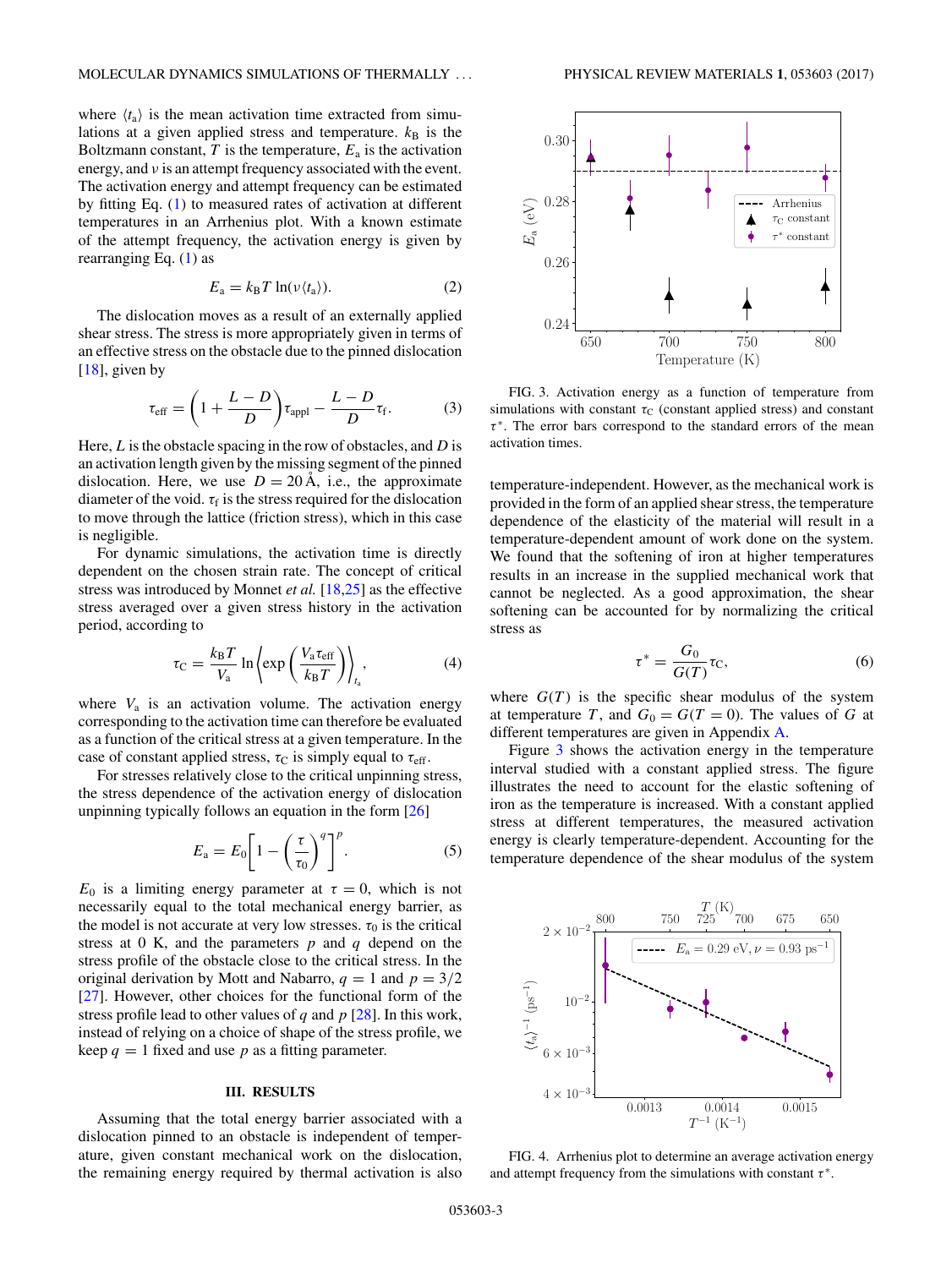<span id="page-3-0"></span>

FIG. 5. Activation energy as a function of stress at constant temperature (800 K).

according to Eq. [\(6\)](#page-2-0), and carrying out simulations with a constant  $\tau^*$ , results in a (within the statistical uncertainty) temperature-independent barrier. Using the obtained average activation times, the activation energy and attempt frequency at a constant  $\tau^*$  can be determined in an Arrhenius plot, shown in Fig. [4.](#page-2-0) The fitted Arrhenius line is also plotted in Fig. [3.](#page-2-0) The obtained value of  $0.93 \text{ ps}^{-1}$  for the attempt frequency is used in all calculations of the activation energy.

Figure 5 shows the stress dependence of the activation energy in the measured stress interval at constant temperature (800 K). The behavior is, to a good approximation, linear. The discrepancy of the last two (high stress) points from the linear relationship is due to the unpinning times becoming too small to be described by an Arrhenius behavior. This can be illustrated by the cumulative unpinning probability as a function of time, as seen in Appendix [B.](#page-6-0) Accounting for the shear softening, all simulations with a constant applied stress can be shown to follow a similar linear behavior as a function of  $\tau^*$  in the studied stress interval. Figure 6 shows all data obtained from the constant stress simulations. An approximate value for the activation volume can be obtained as the slope of the linear fit according to  $E_a = E_0 - V_a \tau^*$  [\[18\]](#page-6-0). The obtained



FIG. 6. Activation energy as a function of τ<sup>\*</sup> at different temperatures.



FIG. 7. Combined data for statically ( $\tau_{\text{appl}} = \text{const}$ ) and dynamically calculated activation energies as a function of  $\tau^*$ . The data follow Eq. [\(5\)](#page-2-0) with  $\tau_0^* = 4.4$  GPa,  $E_0 = 3.142$  eV, and  $p = 2.566$ .

activation volume is  $V_a = 70.1 \text{ Å}^3$  and is used in the calculation of the critical stresses in the dynamic simulations.

Figure 7 shows the results of the dynamic simulations, where the critical stresses  $\tau^*$  were calculated according to Eqs. [\(4\)](#page-2-0) and [\(6\)](#page-2-0). The results are combined with the data obtained from the constant stress simulations (Fig. 6) and fitted to Eq.  $(5)$ .  $\tau_0$  was kept fixed to 4.4 GPa, a value slightly above the unpinning stress of the 10 K dynamic simulations. The obtained fit follows Eq. [\(5\)](#page-2-0) with  $E_0 = 3.142$  and  $p = 2.566$ .

The effect of the elastic softening on the activation energy at different temperatures can be illustrated by the fitted Eq. [\(5\)](#page-2-0) as a function of the unnormalized critical stress  $\tau_c$ . Figure 8 shows the activation energy as a function of  $\tau_c$ , with Eq. [\(5\)](#page-2-0) plotted at different temperatures using Eq. [\(6\)](#page-2-0). From the figure it is clear that the temperature effect is significant and should therefore be accounted for using the softening of the specific shear modulus.



FIG. 8. The stress dependence (in terms of  $\tau_C$ ) of the activation energy at different temperatures, given by the fit to Eq. [\(5\)](#page-2-0) in Fig. 7. The circles are the results from static simulations, the triangles are results from dynamic simulations at the lower investigated strain rate, and the diamonds are from the simulations with the higher strain rate.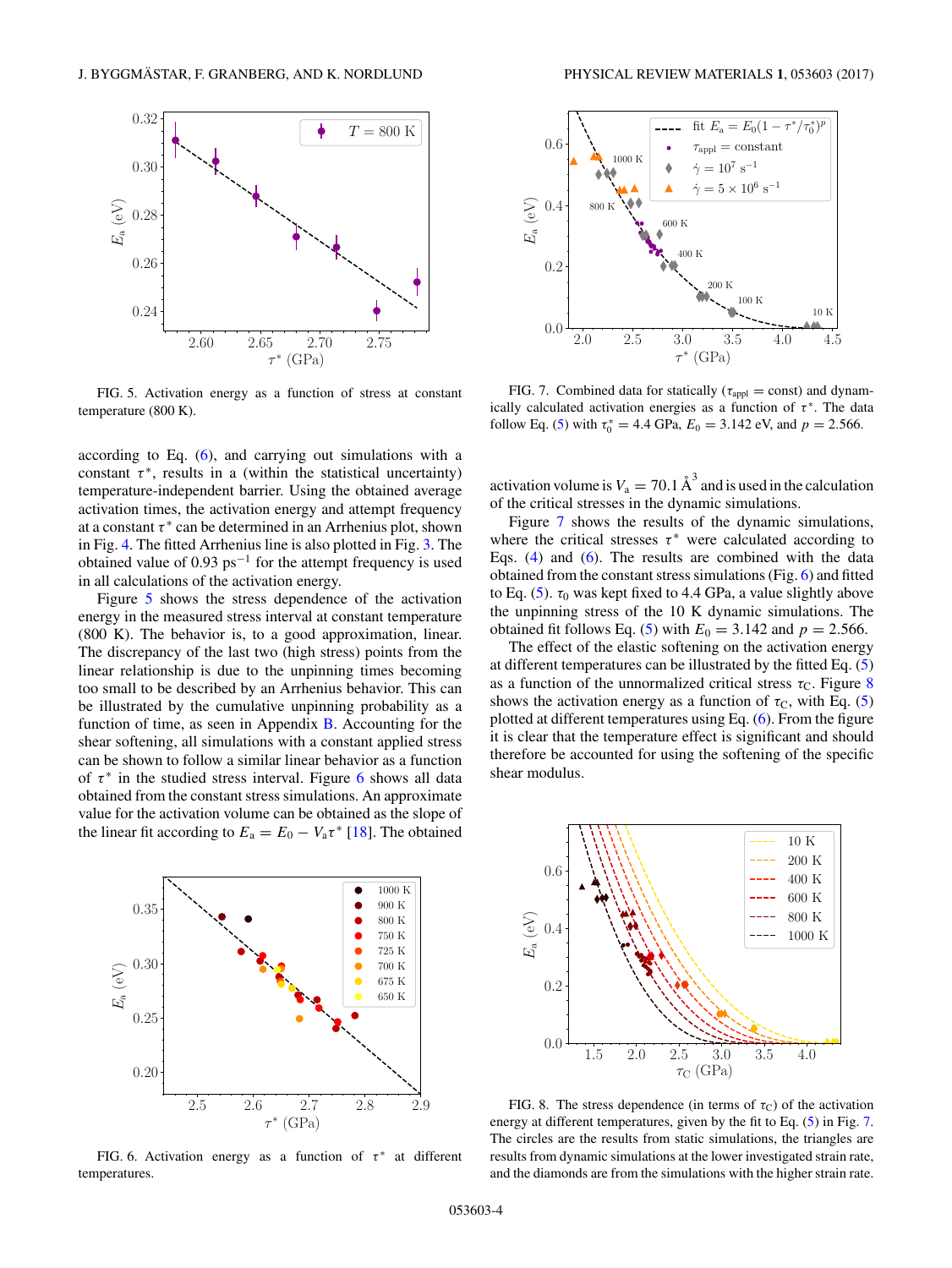

FIG. 9. Unpinning stress as a function of temperature for different void intersection heights (left) and illustrations of the void intersection heights (right). Each stress value is the average of three simulations.

Figures 9 and 10 show the results from the simulations at different void intersection heights. The critical applied stress required for the dislocation to unpin at different intersection heights, as a function of temperature, is given in Fig. 9. The intersection heights relative to the void are also illustrated. Figure 10 shows the calculated activation energies as a function the normalized stress  $\tau^*$ . The activation volume, length, and the attempt frequency obtained in the static simulations were used when determining the critical stress and activation energy, but scaled according to the new pinning geometry of the void intersection. The new activation lengths were calculated with the assumption that the void is a perfect sphere, and they are 18.26 Å for  $z = 4.1 \text{ Å}$ , 15.63 Å for  $z = 6.2 \text{ Å}$ , and 10.85 Å for  $z = 8.4 \text{ Å}$ . The last height corresponds to the dislocation passing through the uppermost hollow plane of the void. The scaled attempt frequencies and activation volumes for the different intersection heights are  $v = 1.02$ , 1.19, and 1.71 ps<sup>-1</sup>, and  $V_a = 64.0$ , 54.8, and 38.0  $\AA^3$  for the given heights, respectively. However, it is worth noting that the frequency and volume dependencies in Eqs. [\(2\)](#page-2-0) and [\(4\)](#page-2-0) are weak, and the data shown in Fig. 10 are therefore not sensitive to the exact values of *ν* and *V*a. The parameters



FIG. 10. Activation energies as functions of normalized stress *τ* <sup>∗</sup> for the different void intersection heights given by the dynamic simulations. The dashed lines are fits to Eq. [\(5\)](#page-2-0).

for the fits to the Mott-Nabarro-like Eq. [\(5\)](#page-2-0) are  $E_0 = 4.0 \text{ eV}$ ,  $p = 2.73$  for  $z = 4.1$  Å;  $E_0 = 3.4$  eV,  $p = 2.3$  for  $z = 6.2$  Å; and  $E_0 = 6.4$  eV,  $p = 4.83$  for  $z = 8.4$  Å. The corresponding 0 K critical stresses,  $\tau_0$ , are 4.6, 4.7, and 8.0 GPa.

#### **IV. DISCUSSION**

The static MD simulations allowed us to directly obtain values for the activation energy at independently chosen temperatures and applied stress values. However, due to the limited available time scale in MD, the temperature and stress ranges computationally available are fairly limited. Some important parameters can nonetheless be extracted and compared with theoretical estimations, and further used in dynamical MD simulations. We found that the attempt frequency, *ν*, close to the interface of the void is approximately  $0.93 \text{ ps}^{-1}$ . The attempt frequency is usually taken as an order of magnitude estimate, typically based on the Debye frequency scaled by the activation length *l* (i.e., the length of the missing segment of the pinned dislocation), and the length of the Burgers vector according to  $v \approx v_D b/l$ . Monnet *et al.* took the lower frequency at the interface of a void into account and used an attempt frequency equal to  $v_D b/2l$  [\[18\]](#page-6-0). For a 2 nm void in iron, this results in attempt frequencies in the range 0*.*5–0*.*8 ps−<sup>1</sup> (depending on the exact activation length), in good agreement with the value obtained directly from the static MD simulations in this study.

By assuming that the activation volume can be obtained approximately as the slope of the linear region in the stress dependence of the activation energy, we obtained a value of 70.1  $A^3$ . As a simpler estimate, the activation can be assumed to be roughly equal to the volume spanned by the activation length at the void interface and the Burgers vector according to  $V_a = lb^2$  [\[18\]](#page-6-0). Depending on the activation length, this results in volumes in the range  $90-125$   $\text{\AA}^3$ , in reasonable agreement with the value estimated from the static MD data. The agreement between the attempt frequency and activation volume obtained from MD and values estimated by simple arguments, suggest that the latter can be used to obtain sufficiently good approximations when measured data are not available.

From the static MD simulations, we found that the increased applied mechanical work due to the softening of the specific shear modulus drastically change the activation energy at different temperatures, with a given applied shear stress. By accounting for the shear softening according to Eq. [\(6\)](#page-2-0), the activation energy becomes independent of temperature, as is generally expected and often assumed. The effect of shear softening on the activation energies is easily obscured in dynamic simulations with high strain rates, and has therefore been ignored or neglected in earlier studies. Our results show the importance of accounting for the elastic softening when determining activation energies at different temperatures. Furthermore, as the EAM potential cannot reproduce the temperature dependence of the elastic constants at high temperatures (see Appendix  $\overline{A}$ ), the shear softening effect on the activation energy is likely even more pronounced than observed here.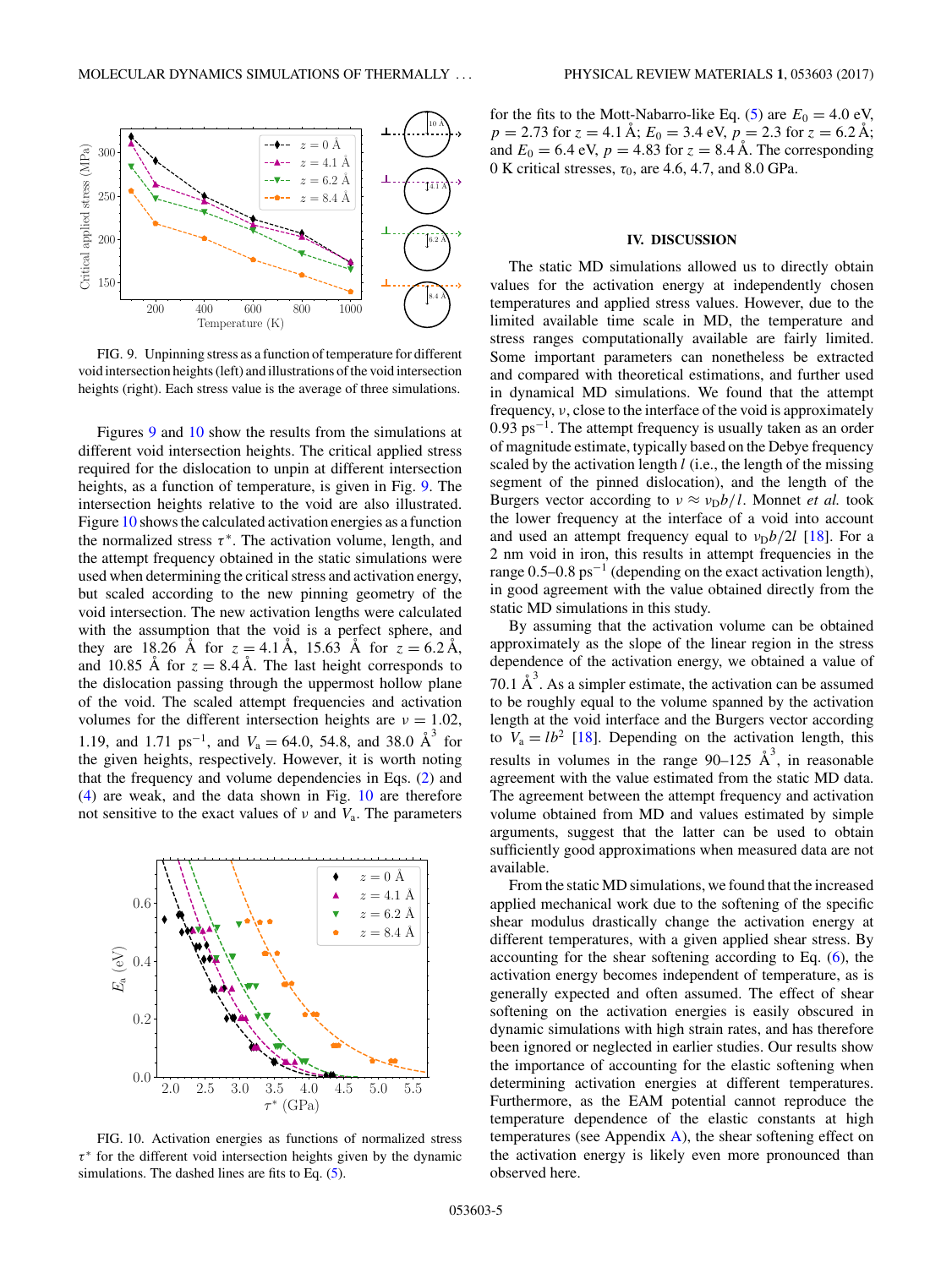<span id="page-5-0"></span>Dynamic simulations are necessary to extend the limited stress and temperature ranges possible in static simulations, and determine a general form of the stress dependence of the activation energy. Using the information obtained from the static simulations along with the methods derived by Monnet *et al.* [\[18,](#page-6-0)[25\]](#page-7-0), the static results are found to be in good agreement with the dynamic results and follow a trend similar to earlier studies of dislocation-obstacle interactions [\[17,18](#page-6-0)[,29\]](#page-7-0). The good agreement between the dynamic and static simulations, provided that the elastic softening is accounted for, can be seen as a strong validation of the methods introduced by Monnet *et al.* Hence, dynamic simulations in combination with the concept of critical stress [Eqs. [\(4\)](#page-2-0) and [\(6\)](#page-2-0)] can be used to obtain a relationship between the activation energy and stress for a given obstacle, with a few parameters obtained from static simulations or theoretical estimations.

The obtained Mott-Nabarro-like equation for the stress dependence of activation energy can be used in larger scale simulation methods, such as dislocation dynamics. As illustrated in Fig. [8,](#page-3-0) however, accounting for the softening effect requires including an explicit dependence of the shear modulus at the desired temperature. Using the fitted Eq. [\(5\)](#page-2-0) together with Eq. [\(6\)](#page-2-0), the appropriate temperature-dependent form of the activation energy as a function of the critical stress (as plotted in Fig. [8\)](#page-3-0) obtained in this study for a dislocation passing through the center of a void in iron is then

$$
E_{\rm a}(\tau_{\rm C}, T) = E_0 \bigg( 1 - \frac{G_0 \tau_{\rm C}}{G(T) \tau_0} \bigg)^p, \quad \begin{array}{l} E_0 = 3.142 \text{ eV}, \\ p = 2.566, \\ \tau_0 = 4.4 \text{ GPa}, \end{array} \tag{7}
$$

where *G* is the appropriate shear modulus for the shear system [see Appendix  $\overline{A}$  for  $G(T)$  of the system in this study]. The probability or rate of unpinning can then be directly determined and used in e.g. a dislocation dynamics simulation at any desired temperature.

Equation (7) is valid for an edge dislocation gliding through the center of a void. The effect of the intersection height relative to the obstacle on the critical unpinning stress was previously studied in detail for voids and Cu precipitates in iron [\[30\]](#page-7-0). We carried out dynamic simulations to study this effect on the activation energy function. The dependence on intersection height is relatively weak for a large part of the void cross section, but is significant when the dislocation passes very close to the top of the void. The different geometry for the dislocation pinned at the top of the void, with crystalline atoms above the dislocation line and the void below, are seen to affect the effective unpinning stresses, and the corresponding activation energy curve deviates strongly from the other intersection heights. Although we only studied positive intersection heights, i.e. when a smaller portion of the extra atomic plane passes through the void, earlier studies found the effects to be also similar for negative intersection heights [\[30\]](#page-7-0).

#### **V. CONCLUSIONS**

We have carried out molecular dynamics simulations of an edge dislocation unpinning from a 2 nm void in *α*-Fe by thermal activation. The activation energy as a function of applied stress and temperature was systematically determined by applying a constant shear stress and measuring the activation time. We found that the increased supplied mechanical work due to shear softening of iron at higher temperatures results in a non-negligible temperature dependence of the activation energy. The temperature dependence is found to be largely due to the temperature dependence of the specific shear modulus.

Dynamic simulations with a constant shear strain rate were carried out over an extended stress and temperature range. The activation energy as a function of the critical stress was determined using earlier derived methods. The results from dynamic simulations were found to be in good agreement with the static simulations, provided that the shear softening is accounted for. The obtained relation between activation energy and critical stress can be used in larger-scale simulation methods, such as dislocation dynamics. The methods used here should be applicable to other types of obstacles, and provide a framework for systematically obtaining the activation energy as a function of stress and temperature for any given obstacle.

#### **ACKNOWLEDGMENTS**

This work has been carried out within the framework of the EUROfusion Consortium, and it received funding from the Euratom research and training programme 2014-2018 under Grant Agreement No. 633053. The views and opinions expressed herein do not necessarily reflect those of the European Commission. The authors wish to acknowledge CSC-IT Center for Science, Finland, for computational resources.

## **APPENDIX A: TEMPERATURE DEPENDENCE OF THE SPECIFIC SHEAR MODULUS** *G***(***T***)**

Figure 11 shows the temperature dependence of the specific shear modulus of *α*-Fe in the EAM potential by Ackland *et al.* [\[21\]](#page-6-0). The shearing direction is [111] (*y* axis in Fig. [1\)](#page-1-0) and the shear plane  $[110]$  (*z* axis), with the  $[112]$  direction along the *x* axis. Each point is an average of three separate simulations. The data are well described by the linear equation  $G(T)$  =  $aT + G_0$ , with  $a = -0.0203$  GPa/K and  $G_0 = 71.3$  GPa. The simulation results are compared with experimental data



FIG. 11. Temperature dependence of the specific shear modulus in the [111] direction calculated with the potential by Ackland *et al.* [\[21\]](#page-6-0) and compared with experimental data [\[33,34\]](#page-7-0).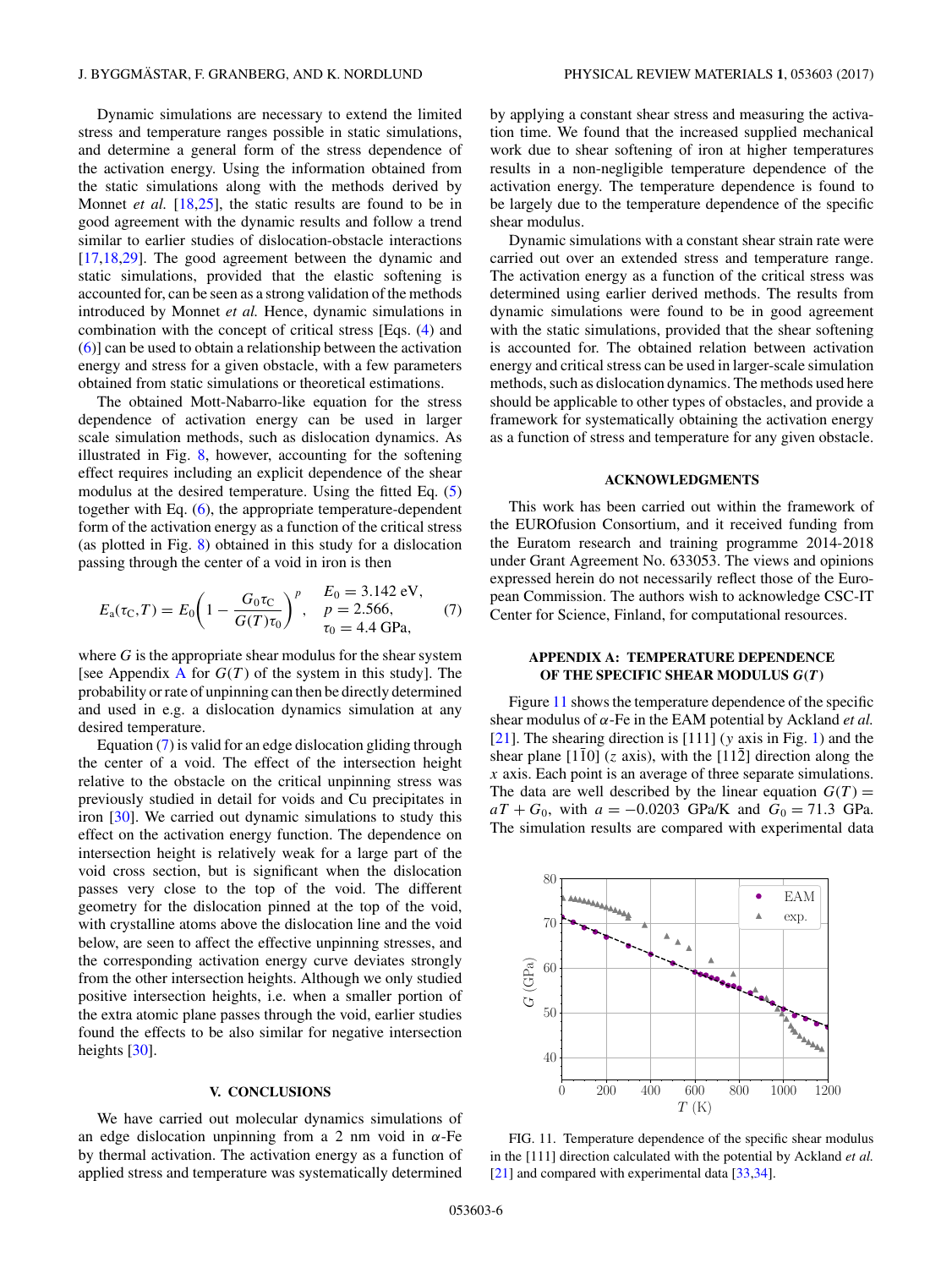<span id="page-6-0"></span>

FIG. 12. Cumulative probability of unpinning as a function of time according to Eq.  $(B1)$  at 800 K.

calculated using the temperature dependence of the elastic constants  $c_{ij}$ . The relation between the elastic constants and the specific shear modulus for a  $\langle 111 \rangle$  direction is  $G =$  $(c_{11} - c_{12} + c_{44})/3$  [\[31,32\]](#page-7-0). The experimental data for the temperature dependence of the elastic constants are taken from Refs. [\[33\]](#page-7-0) and [\[34\]](#page-7-0). The increased temperature dependence at around 800 K and above is attributed to the loss of magnetic order close to the Curie temperature [\[34\]](#page-7-0), an effect the EAM potential cannot reproduce.

### **APPENDIX B: CUMULATIVE PROBABILITY OF UNPINNING**

Given an Arrhenius behavior, the cumulative probability of activation (unpinning) as a function of time is expected to

- [1] J. P. Hirth and J. Lothe, *Theory of Dislocations*, 2nd ed. (Krieger, Malabar, 1992).
- [2] W. D. Callister, *Materials Science and Engineering: An Introduction*, 3rd ed. (Wiley, New York, 1993).
- [3] R. Schäublin and S. M. Hafez Haghighat, [J. Nucl. Mater.](https://doi.org/10.1016/j.jnucmat.2013.04.045) **[442](https://doi.org/10.1016/j.jnucmat.2013.04.045)**, [S643](https://doi.org/10.1016/j.jnucmat.2013.04.045) [\(2013\)](https://doi.org/10.1016/j.jnucmat.2013.04.045).
- [4] S. Schmauder and C. Kohler, [Comput. Mater. Sci.](https://doi.org/10.1016/j.commatsci.2010.04.041) **[50](https://doi.org/10.1016/j.commatsci.2010.04.041)**, [1238](https://doi.org/10.1016/j.commatsci.2010.04.041) [\(2011\)](https://doi.org/10.1016/j.commatsci.2010.04.041).
- [5] Y. N. Osetsky and D. J. Bacon, [J. Nucl. Mater.](https://doi.org/10.1016/j.jnucmat.2003.08.028) **[323](https://doi.org/10.1016/j.jnucmat.2003.08.028)**, [268](https://doi.org/10.1016/j.jnucmat.2003.08.028) [\(2003\)](https://doi.org/10.1016/j.jnucmat.2003.08.028).
- [6] D. A. Terentyev, G. Bonny, and L. Malerba, [Acta Mater.](https://doi.org/10.1016/j.actamat.2008.03.004) **[56](https://doi.org/10.1016/j.actamat.2008.03.004)**, [3229](https://doi.org/10.1016/j.actamat.2008.03.004) [\(2008\)](https://doi.org/10.1016/j.actamat.2008.03.004).
- [7] F. Granberg, D. Terentyev, K. O. E. Henriksson, F. Djurabekova, and K. Nordlund, [Fusion Sci. Technol.](https://doi.org/10.13182/FST13-728) **[66](https://doi.org/10.13182/FST13-728)**, [283](https://doi.org/10.13182/FST13-728) [\(2014\)](https://doi.org/10.13182/FST13-728).
- [8] F. Granberg, D. Terentyev, and K. Nordlund, [J. Nucl. Mater.](https://doi.org/10.1016/j.jnucmat.2015.01.064) **[460](https://doi.org/10.1016/j.jnucmat.2015.01.064)**, [23](https://doi.org/10.1016/j.jnucmat.2015.01.064) [\(2015\)](https://doi.org/10.1016/j.jnucmat.2015.01.064).
- [9] [F. Granberg, D. Terentyev, and K. Nordlund,](https://doi.org/10.1016/j.nimb.2015.01.007) Nucl. Instrum. Methods Phys. Res. Sec. B **[352](https://doi.org/10.1016/j.nimb.2015.01.007)**, [77](https://doi.org/10.1016/j.nimb.2015.01.007) [\(2015\)](https://doi.org/10.1016/j.nimb.2015.01.007).
- [10] D. Terentyev, D. J. Bacon, and Y. N. Osetsky, J. Phys.: Condens. Matter **[20](https://doi.org/10.1088/0953-8984/20/44/445007)**, [445007](https://doi.org/10.1088/0953-8984/20/44/445007) [\(2008\)](https://doi.org/10.1088/0953-8984/20/44/445007).
- [11] [S. M. Hafez Haghighat, J. Fikar, and R. Schäublin,](https://doi.org/10.1016/j.jnucmat.2008.08.017) J. Nucl. Mater. **[382](https://doi.org/10.1016/j.jnucmat.2008.08.017)**, [147](https://doi.org/10.1016/j.jnucmat.2008.08.017) [\(2008\)](https://doi.org/10.1016/j.jnucmat.2008.08.017).
- [12] Z. Yao, M. L. Jenkins, M. Hernández-Mayoral, and M. A. Kirk, [Philos. Mag.](https://doi.org/10.1080/14786430903430981) **[90](https://doi.org/10.1080/14786430903430981)**, [4623](https://doi.org/10.1080/14786430903430981) [\(2010\)](https://doi.org/10.1080/14786430903430981).



FIG. 13. Cumulative probability of unpinning as a function of time according to Eq. (B1) at 800 K and different critical stresses  $\tau^*$ .

follow the exponential cumulative distribution

$$
P(t) = 1 - \exp\left(\frac{t}{\langle t_a \rangle}\right).
$$
 (B1)

The simulated cumulative probability distribution at a constant applied stress can be directly compared with the expected distribution. Figure 12 shows an example of the measured cumulative probability and the corresponding exponential distribution using the calculated mean activation time in Eq.  $(B1)$ . The measured probability of unpinning follows the expected distribution, except at very low times. Figure 13 shows the cumulative distributions for all critical stresses at 800 K using the corresponding mean activation times.

- [13] R. E. Stoller, *Comprehensive Nuclear Materials* (Elsevier, Oxford, 2012), p. 293.
- [14] L. Malerba, [J. Nucl. Mater.](https://doi.org/10.1016/j.jnucmat.2006.02.023) **[351](https://doi.org/10.1016/j.jnucmat.2006.02.023)**, [28](https://doi.org/10.1016/j.jnucmat.2006.02.023) [\(2006\)](https://doi.org/10.1016/j.jnucmat.2006.02.023).
- [15] V. Bulatov and W. Cai, *Computer Simulations of Dislocations*, 1st ed. (Oxford University Press, Oxford, 2006).
- [16] A. Lehtinen, F. Granberg, L. Laurson, K. Nordlund, and M. J. Alava, [Phys. Rev. E](https://doi.org/10.1103/PhysRevE.93.013309) **[93](https://doi.org/10.1103/PhysRevE.93.013309)**, [013309](https://doi.org/10.1103/PhysRevE.93.013309) [\(2016\)](https://doi.org/10.1103/PhysRevE.93.013309).
- [17] D. Terentyev, G. Monnet, and P. Grigorev, [Scr. Mater.](https://doi.org/10.1016/j.scriptamat.2013.06.026) **[69](https://doi.org/10.1016/j.scriptamat.2013.06.026)**, [578](https://doi.org/10.1016/j.scriptamat.2013.06.026) [\(2013\)](https://doi.org/10.1016/j.scriptamat.2013.06.026).
- [18] G. Monnet, Y. N. Osetsky, and D. J. Bacon, [Philos. Mag.](https://doi.org/10.1080/14786430903117133) **[90](https://doi.org/10.1080/14786430903117133)**, [1001](https://doi.org/10.1080/14786430903117133) [\(2010\)](https://doi.org/10.1080/14786430903117133).
- [19] K. Nordlund, M. Ghaly, R. S. Averback, M. Caturla, T. Diaz de la Rubia, and J. Tarus, [Phys. Rev. B](https://doi.org/10.1103/PhysRevB.57.7556) **[57](https://doi.org/10.1103/PhysRevB.57.7556)**, [7556](https://doi.org/10.1103/PhysRevB.57.7556) [\(1998\)](https://doi.org/10.1103/PhysRevB.57.7556).
- [20] M. Ghaly, K. Nordlund, and R. S. Averback, [Philos. Mag. A](https://doi.org/10.1080/01418619908210332) **[79](https://doi.org/10.1080/01418619908210332)**, [795](https://doi.org/10.1080/01418619908210332) [\(1999\)](https://doi.org/10.1080/01418619908210332).
- [21] G. J. Ackland, M. I. Mendelev, D. J. Srolovitz, S. Han, and A. V. Barashev, [J. Phys.: Condens. Matter](https://doi.org/10.1088/0953-8984/16/27/003) **[16](https://doi.org/10.1088/0953-8984/16/27/003)**, [S2629](https://doi.org/10.1088/0953-8984/16/27/003) [\(2004\)](https://doi.org/10.1088/0953-8984/16/27/003).
- [22] Y. N. Osetsky and D. J. Bacon, [Modell. Simul. Mater. Sci. Eng.](https://doi.org/10.1088/0965-0393/11/4/302) **[11](https://doi.org/10.1088/0965-0393/11/4/302)**, [427](https://doi.org/10.1088/0965-0393/11/4/302) [\(2003\)](https://doi.org/10.1088/0965-0393/11/4/302).
- [23] H. J. C. Berendsen, J. P. M. Postma, W. F. v. Gunsteren, A. DiNola, and J. R. Haak, [J. Chem. Phys.](https://doi.org/10.1063/1.448118) **[81](https://doi.org/10.1063/1.448118)**, [3684](https://doi.org/10.1063/1.448118) [\(1984\)](https://doi.org/10.1063/1.448118).
- [24] A. Stukowski, [Modell. Simul. Mater. Sci. Eng.](https://doi.org/10.1088/0965-0393/18/1/015012) **[18](https://doi.org/10.1088/0965-0393/18/1/015012)**, [015012](https://doi.org/10.1088/0965-0393/18/1/015012) [\(2010\)](https://doi.org/10.1088/0965-0393/18/1/015012).